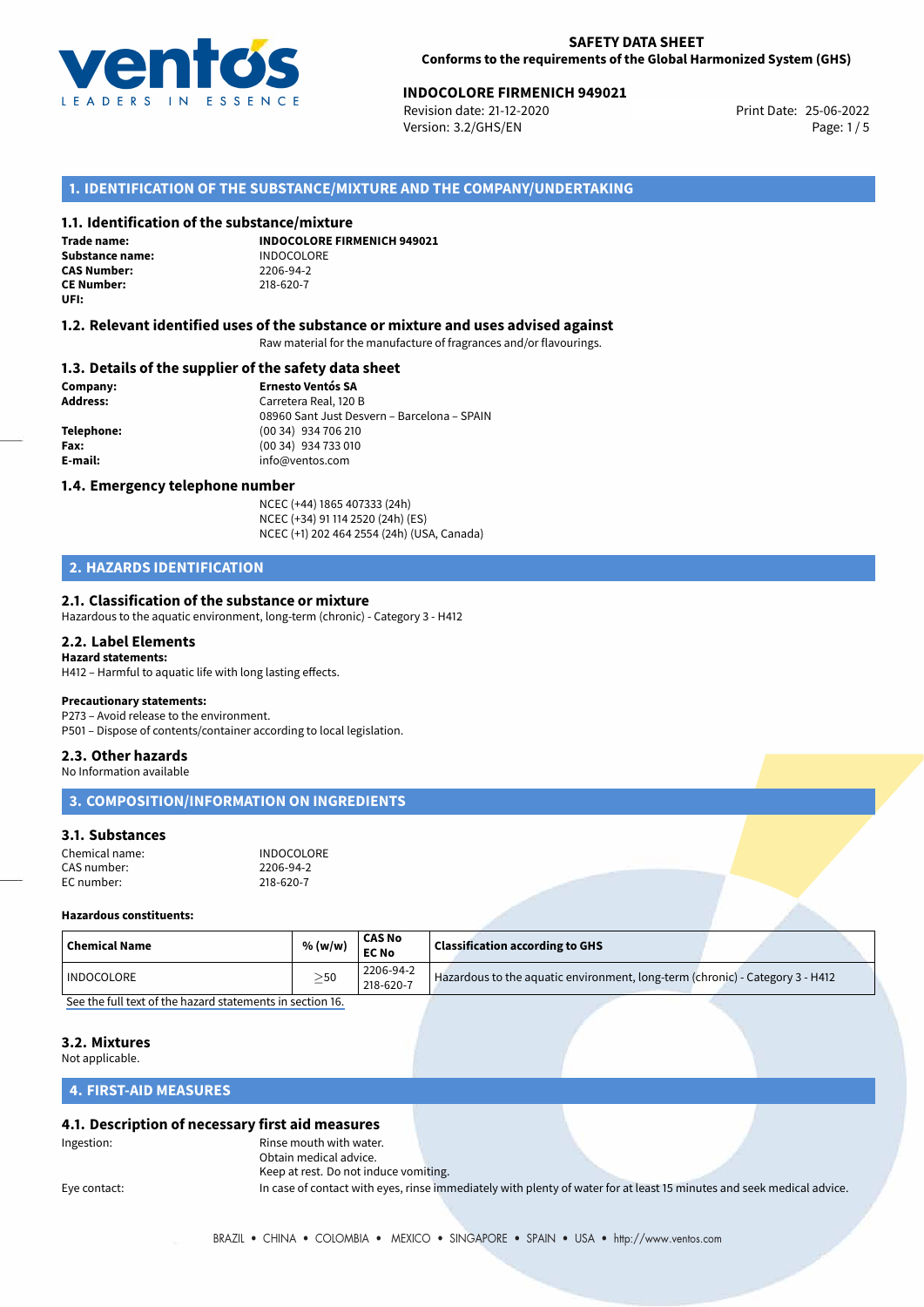

## **INDOCOLORE FIRMENICH 949021**<br> **25-06-2022** Print Date: 25-06-2022<br>
Print Date: 25-06-2022

Revision date: 21-12-2020 Version: 3.2/GHS/EN Page: 2 / 5

| Remove person to fresh air and keep at rest.       |
|----------------------------------------------------|
| Seek immediate medical advice.                     |
| Take off immediately all contaminated clothing.    |
| Thoroughly wash affected skin with soap and water. |
| Seek medical attention if symptoms persist.        |
|                                                    |

## **4.2. Most important symptoms and effects, both acute and delayed**

No information available.

## **4.3. Indication of any immediate medical attention and special treatment needed**

No information available.

## **5. FIRE-FIGHTING MEASURES**

## **5.1. Extinguishing Media**

Water spray, carbon dioxide, dry chemical powder or appropriate foam. For safety reasons do not use full water jet.

## **5.2. Special hazards arising from the substance or mixture**

Known or Anticipated Hazardous Products of Combustion: Emits toxic fumes under fire conditions.

## **5.3. Advice for firefighters**

High temperatures can lead to high pressures inside closed containers. Avoid inhalation of vapors that are created. Use appropriate respiratory protection. Do not allow spillage of fire to be poured into drains or watercourses. Wear self-contained breathing apparatus and protective clothing.

## **6. ACCIDENTAL RELEASE MEASURES**

## **6.1. Personal precautions, protective equipment and emergency procedures**

Evacuate surronding areas. Ensure adequate ventilation. Keep unnecessary and unprotected personnel from entering. Do not breathe vapor/spray. Avoid contact with skin and eyes. Information regarding personal protective measures: see section 8.

## **6.2. Environmental precautions**

To avoid possible contamination of the environment, do not discharge into any drains, surface waters or groundwaters.

### **6.3. Methods and materials for containment and cleaning up**

Cover with an inert, inorganic, non-combustible absorbent material (e.g. dry-lime, sand, soda ash). Place in covered containers using non-sparking tools and transport outdoors. Avoid open flames or sources of ignition (e.g. pilot lights on gas hot water heater). Ventilate area and wash spill site after material pickup is complete.

## **6.4. Reference to other sections**

Information regarding exposure controls, personal protection and disposal considerations can be found in sections 8 and 13.

## **7. HANDLING AND STORAGE**

## **7.1. Precautions for safe handling**

Do not store or handle this material near food or drinking water. Do not smoke. Avoid contact with the eyes, skin and clothing. Wear protective clothing and use glasses. Observe the rules of safety and hygiene at work. Keep in the original container or an alternative made from a compatible material.

## **7.2. Conditions for safe storage, including any incompatibilities**

Store in tightly closed and preferably full containers in a cool, dry and ventilated area, protected from light. Keep away from sources of ignition (e.g. hot surfaces, sparks, flame and static discharges). Keep away from incompatible materials (see section 10).

## **7.3. Specific end use(s)**

No information available.

## **8. EXPOSURE CONTROLS AND PERSONAL PROTECTION**

## **8.1. Control parameters**

Components with occupational exposure limits: None known.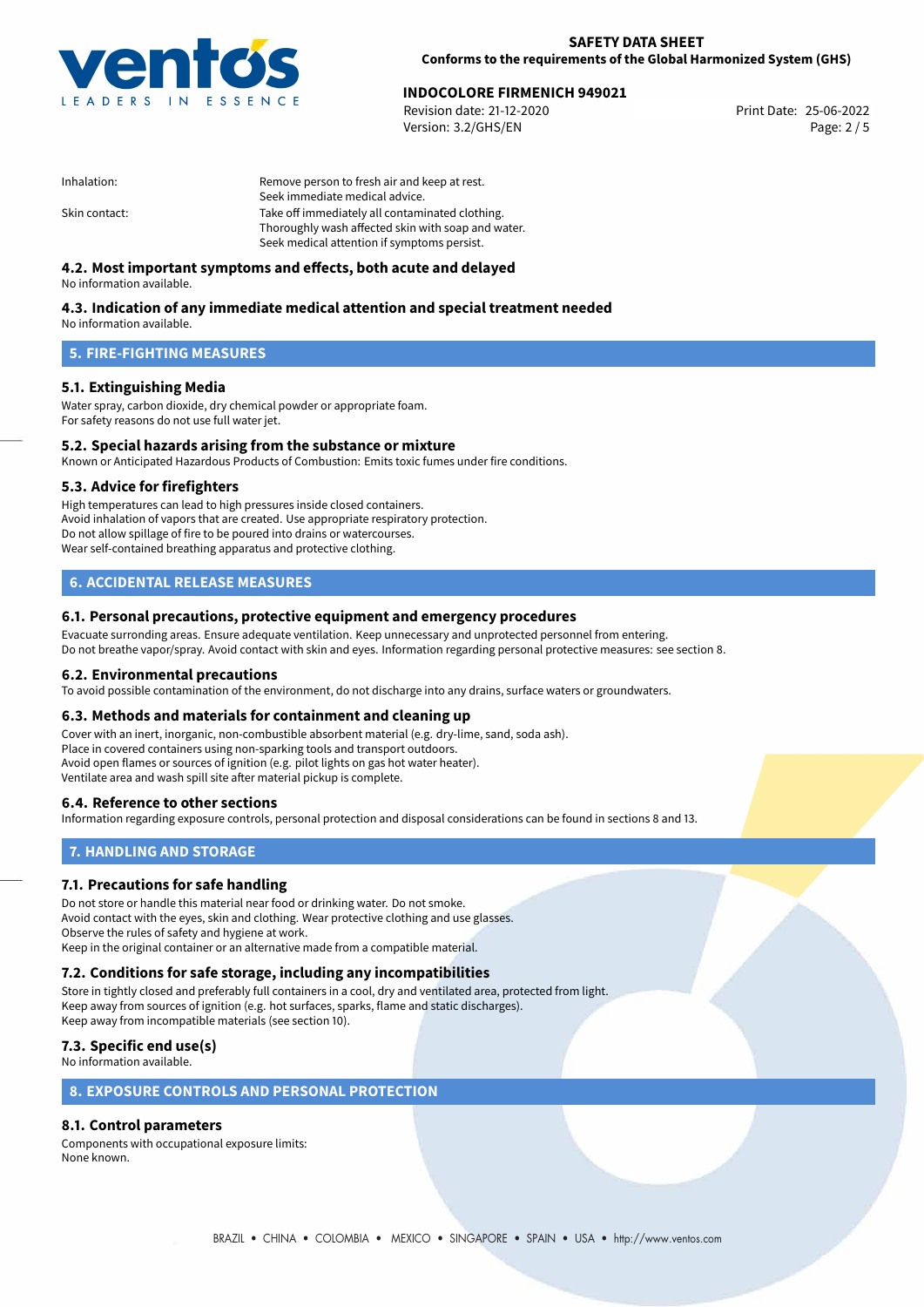

## **INDOCOLORE FIRMENICH 949021**<br> **25-06-2022** Print Date: 25-06-2022<br> **Print Date: 25-06-2022**

Revision date: 21-12-2020 Version: 3.2/GHS/EN Page: 3 / 5

## **8.2. Exposure controls**

Measures should be taken to prevent materials from being splashed into the body. Provide adequate ventilation, according to the conditions of use. Use a mechanical exhaust if required.

### **8.3. Individual protection measures, such as personal protective equipment**

| Eye/Face protection:             | Chemical safety goggles are recommended. Wash contaminated goggles before reuse.                                                            |
|----------------------------------|---------------------------------------------------------------------------------------------------------------------------------------------|
| Hand Protection:                 | Chemical-resistant gloves are recommended. Wash contaminated gloves before reuse.                                                           |
| Body protection:                 | Personal protective equipment for the body should be selected based on the task being performed and the risks<br>involved.                  |
| Respiratory Protection:          | In case of insufficient ventilation, use suitable respiratory equipment.                                                                    |
| Environmental exposure controls: | Emissions from ventilation or process equipment should be checked to ensure they comply with environmental<br>protection legislation.       |
|                                  | In some cases, filters or engineering modifications to the process equipment will be necessary to reduce emissions to<br>acceptable levels. |
|                                  |                                                                                                                                             |

## **9. PHYSICAL AND CHEMICAL PROPERTIES**

## **9.1. Information on basic physical and chemical properties**

| Appearance:                            | Liguid                      |
|----------------------------------------|-----------------------------|
| Colour:                                | Conforms to standard        |
| Odour:                                 | Conforms to standard        |
| Odour theshold:                        | Not determined              |
| pH:                                    | Not determined              |
| Melting point/freezing point:          | Not determined              |
| Boling point/boiling range $(°C)$ :    | 288 °C (760 mmHg)           |
| Flash point:                           | $101^{\circ}$ C             |
| Evaporation rate:                      | Not determined              |
| Flammability:                          | Not determined              |
| Lower flammability/Explosive limit:    | Not determined              |
| Upper flammability/Explosive limit:    | Not determined              |
| Vapour pressure:                       | 13 Pa (20°C)                |
| Vapour Density:                        | Not determined              |
| Density:                               | 1,067 $-1$ ,073 g/mL (20°C) |
| Relative density:                      | $1,067 - 1,073$ (20°C)      |
| Water solubility:                      | <b>INSOLUBLE IN WATER</b>   |
| Solubility in other solvents:          | SOLUBLE IN ETHANOL          |
| Partition coefficient n-octanol/water: | Not determined              |
| Auto-ignition temperature:             | Not determined              |
| Decomposition temperature:             | Not determined              |
| Viscosity, dynamic:                    | Not determined              |
| Viscosity, kinematic:                  | Not determined              |
| Explosive properties:                  | Not determined              |
| Oxidising properties:                  | <b>NONE EXPECTED</b>        |

**10. STABILITY AND REACTIVITY**

### **10.1. Reactivity**

No hazardous reactions if stored and handled as prescribed/indicated.

## **10.2. Chemical stability**

The product is stable if stored and handled as prescribed/indicated.

### **10.3. Possibility of hazardous reactions**

No hazardous reactions if stored and handled as prescribed/indicated.

#### **10.4. Conditions to Avoid**

Conditions to Avoid: Excessive heat, flame or other ignition sources.

### **10.5. Incompatible materials**

Avoid contact with strong acids and bases and oxidizing agents.

### **10.6. Hazardous decomposition products**

During combustion may form carbon monoxide and unidentified organic compounds.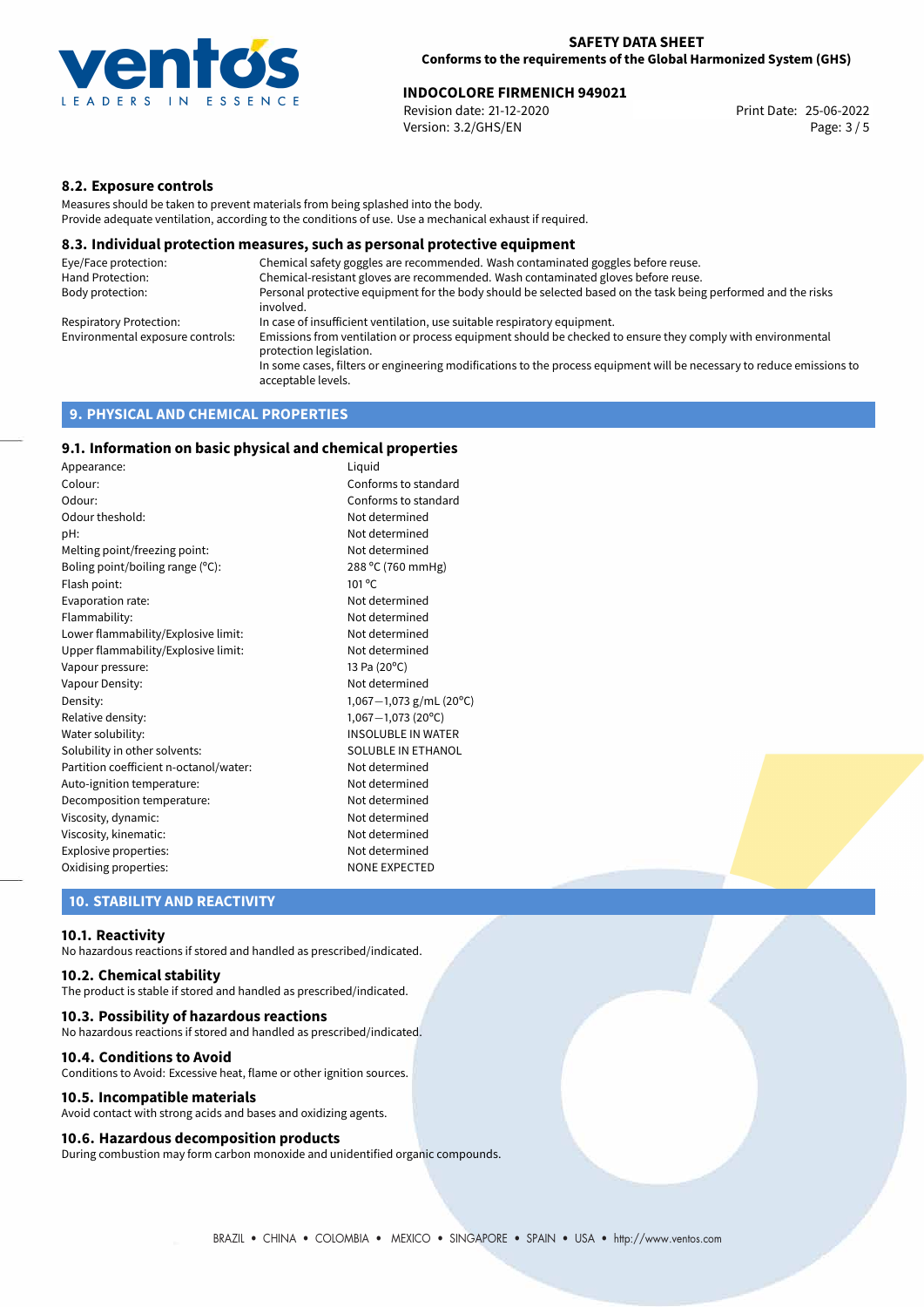

## **INDOCOLORE FIRMENICH 949021**<br> **25-06-2022** Print Date: 25-06-2022<br> **Print Date: 25-06-2022**

Revision date: 21-12-2020 Version: 3.2/GHS/EN Page: 4 / 5

## **11. TOXICOLOGICAL INFORMATION**

| Based on the data available, the criteria for classification are not met. |
|---------------------------------------------------------------------------|
| Based on the data available, the criteria for classification are not met. |
| Based on the data available, the criteria for classification are not met. |
| Based on the data available, the criteria for classification are not met. |
| Based on the data available, the criteria for classification are not met. |
| Based on the data available, the criteria for classification are not met. |
| Based on the data available, the criteria for classification are not met. |
| Based on the data available, the criteria for classification are not met. |
| Based on the data available, the criteria for classification are not met. |
| Based on the data available, the criteria for classification are not met. |
|                                                                           |

## **12. ECOLOGICAL INFORMATION**

## **12.1. Toxicity**

**Assessment:** Harmful to aquatic life with long lasting effects. **Experimental/calculated data:** No information available.

## **12.2. Degradability**

Biodegradation : Readily biodegradable.

#### **12.3. Bioaccumulative potential** No information available.

## **12.4. Soil mobility**

No information available.

## **12.5. Other adverse effects**

See also sections 6, 7, 13 and 15 Do not allow to get into waste water or waterways.

## **13. DISPOSAL CONSIDERATIONS**

## **13.1. Waste treatment methods**

Dispose of in accordance with national and local environmental regulations.

## **14. TRANSPORT INFORMATION**

|                                  | <b>ADR/RID/ADN</b>                | <b>IMDG</b>                       | <b>IATA-ICAO</b>                  |
|----------------------------------|-----------------------------------|-----------------------------------|-----------------------------------|
| 14.1. UN Number                  | Not classified as hazardous goods | Not classified as hazardous goods | Not classified as hazardous goods |
| 14.2. UN Proper Shipping Name    | Not applicable                    | Not applicable                    | Not applicable                    |
| 14.3. Transport Hazard Class(es) | Not applicable                    | Not applicable                    | Not applicable                    |
| 14.4. Packing Group              | Not applicable                    | Not applicable                    | Not applicable                    |
| 14.5. Environmental hazards      | No                                | <b>No</b>                         | No.                               |
| Additional information           |                                   |                                   |                                   |

## **14.6 Special precautions for user**

None known

## **14.7. Transport in bulk according to Annex II of MARPOL 73/78 and the IBC Code**

No information available

## **15. REGULATORY INFORMATION**

### **15.1. Safety, health and environmental regulations/legislation specific for the substance or mixture** No information available

## **16. OTHER INFORMATION**

**Full text of the R-phrases, hazard statements and precautionary statements mentioned in section 3:** H412 – Harmful to aquatic life with long lasting effects.